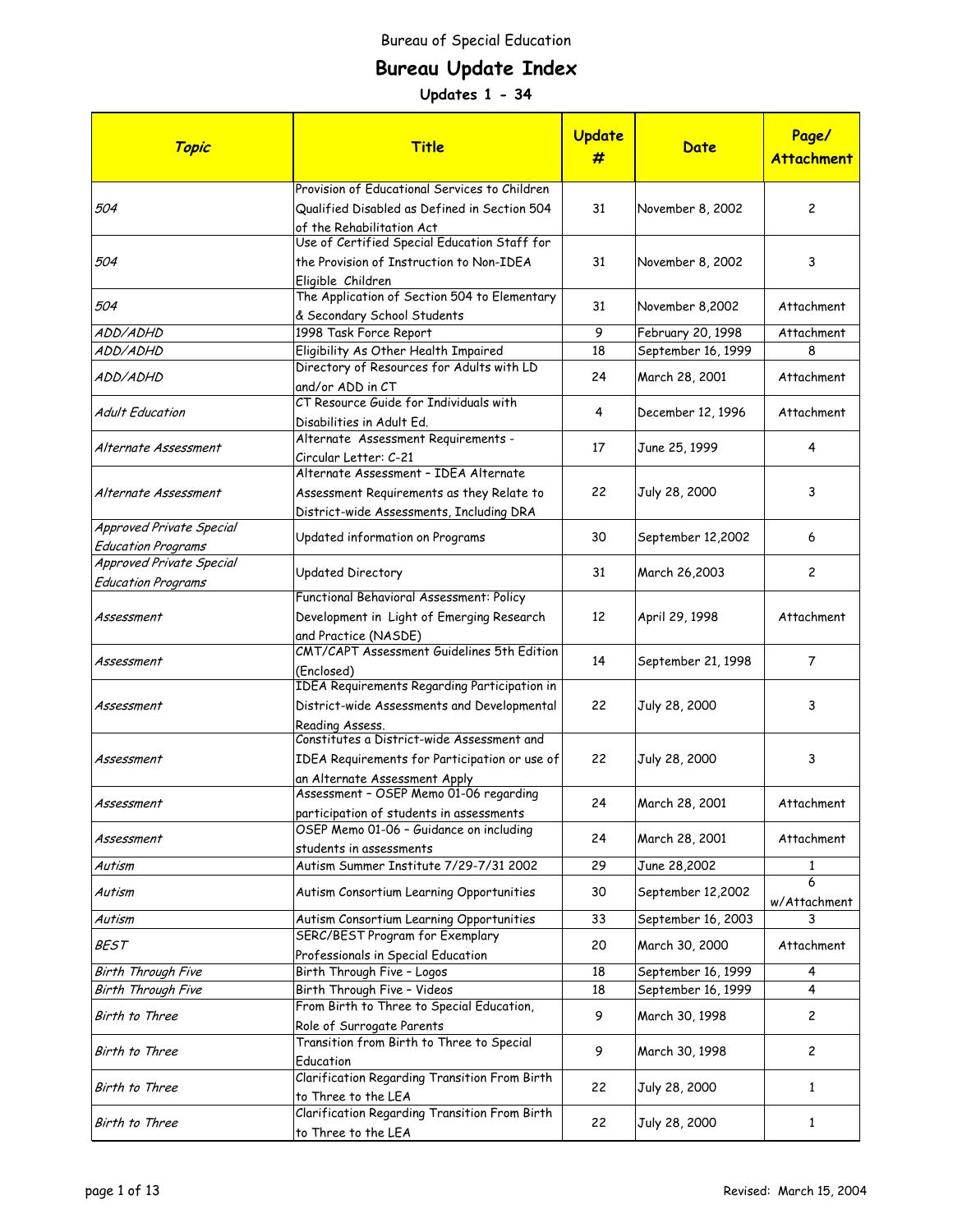# **Bureau Update Index**

| Topic                              | <b>Title</b>                                                                                                          | <b>Update</b><br>#      | Date               | Page/<br><b>Attachment</b> |
|------------------------------------|-----------------------------------------------------------------------------------------------------------------------|-------------------------|--------------------|----------------------------|
| Birth to Three                     | Birth to Three Information for School<br>Districts                                                                    | 33                      | September 16, 2003 | $\mathbf{1}$               |
| Birth to Three                     | Birth to Three Information for School<br>Districts                                                                    | 34                      | December 1, 2003   | 1                          |
| <b>Blind and Visually Impaired</b> | Grant Available to Develop Educational<br>Services Guidelines (NASDE)                                                 | 8                       | October 8, 1997    | 7                          |
| <b>Blind and Visually Impaired</b> | Policy Guidance Notice                                                                                                | 24                      | March 28, 2001     | Attachment                 |
| <b>Blind and Visually Impaired</b> | Blind and Visually Impaired Students - Policy<br>Guidance Notice from OSEP                                            | 24                      | March 28, 2001     | Attachment                 |
| <b>Blind and Visually Impaired</b> | Learning Media Assessment for Students who<br>are Blind or Visually Impaired                                          | 29                      | June 28,2002       | 4                          |
| <b>Blind and Visually Impaired</b> | Public Act 03-219-Act Implementing the<br>Recommendations of Legislative Program<br>Review & Investigations Committee | 33                      | September 16, 2003 | 2<br>w/Attachment          |
| BRS                                | List of Agencies who Have a Contract with<br>BRS and BRS Fees                                                         | 23                      | December 6, 2000   | Attachment                 |
| <b>Budget</b>                      | Amendments To FY 1998-2000 Budgets                                                                                    | 16                      | April 12, 1999     | 6                          |
| <b>Budget</b>                      | Amendments To 1998-2000 Budgets                                                                                       | 19                      | January 5, 2000    | 3                          |
| <b>Bureau Business</b>             | Bureau will Undertake a Self-Analysis of<br>Status of CT Special Education                                            | $\mathbf{1}$            | September 30, 1996 | 1                          |
| <b>Bureau Business</b>             | Goal is to Provide More Consistent and<br>Organized Services to Districts                                             | $\overline{\mathbf{c}}$ | September 30, 1996 | $\overline{c}$             |
| <b>Bureau Business</b>             | Details of BSEPS In-Depth Study of Special<br>Education in CT                                                         | $\mathbf{1}$            | September 30, 1996 | 1                          |
| Bureau Business                    | Bureau Chief (T. Gillung) Will be Assisting                                                                           | $\mathbf{1}$            | September 30, 1996 | 1                          |
| <b>Bureau Business</b>             | Bureau Continuing to Work on Self-Analysis<br>for December Board Meet.                                                | $\overline{c}$          | October 15, 1996   | $\overline{c}$             |
| <b>Bureau Business</b>             | In Process of Recruiting two Additional Staff                                                                         | 5                       | January 22, 1997   | 5                          |
| <b>Bureau Business</b>             | Bureau Chief position Reopened, Two<br>Consultant Positions Posted                                                    | 6                       | February 20, 1997  | 5                          |
| <b>Bureau Business</b>             | New Staff (Art Carey, Ann Louise Singer)                                                                              | $\overline{7}$          | June 30, 1997      | 3                          |
| <b>Bureau Business</b>             | Retirements (Frank Limauro, Alan White and<br>Lu Marvin)                                                              | $\overline{7}$          | June 30, 1997      | 5                          |
| <b>Bureau Business</b>             | Three Ring Binder with Bureau Advisories to<br>be Sent to Directors                                                   | $\overline{7}$          | June 30, 1997      | 5                          |
| <b>Bureau Business</b>             | Draft Report on Special Education to go to<br>State Board on 9-03-97                                                  | 8                       | October 8, 1997    | 9                          |
| <b>Bureau Business</b>             | Connecticut Agenda for Improving Services to<br>Students, Including Sp. Ed.                                           | 9                       | March 30, 1998     | Attachment                 |
| <b>Bureau Business</b>             | Interviews for Bureau Chief with May 1, 1998<br>Projected Hiring Date                                                 | 9                       | March 30, 1998     | 7                          |
| <b>Bureau Business</b>             | Job Description for Gifted/Talented<br>Consultant Position Being Written                                              | 9                       | March 30, 1998     | 7                          |
| <b>Bureau Business</b>             | New Bureau Chief, George P. Dowaliby Hired                                                                            | 11                      | April 21, 1998     | 1                          |
| <b>Bureau Business</b>             | Staff Changes                                                                                                         | 14                      | September 21, 1998 | 1                          |
| <b>Bureau Business</b>             | <b>Bureau Developing SIG Application</b>                                                                              | 15                      | December 29, 1998  | 9                          |
| <b>Bureau Business</b>             | Special Education In Connecticut: 1997-98<br>(Enclosure)                                                              | 16                      | April 12, 1999     |                            |
| <b>Bureau Business</b>             | New Consultant, Brian Cunnane, Joins Bureau                                                                           | 17                      | June 25, 1999      | 3                          |
| <b>Bureau Business</b>             | Hiring Survey - Fall                                                                                                  | 18                      | September 16, 1999 | 9                          |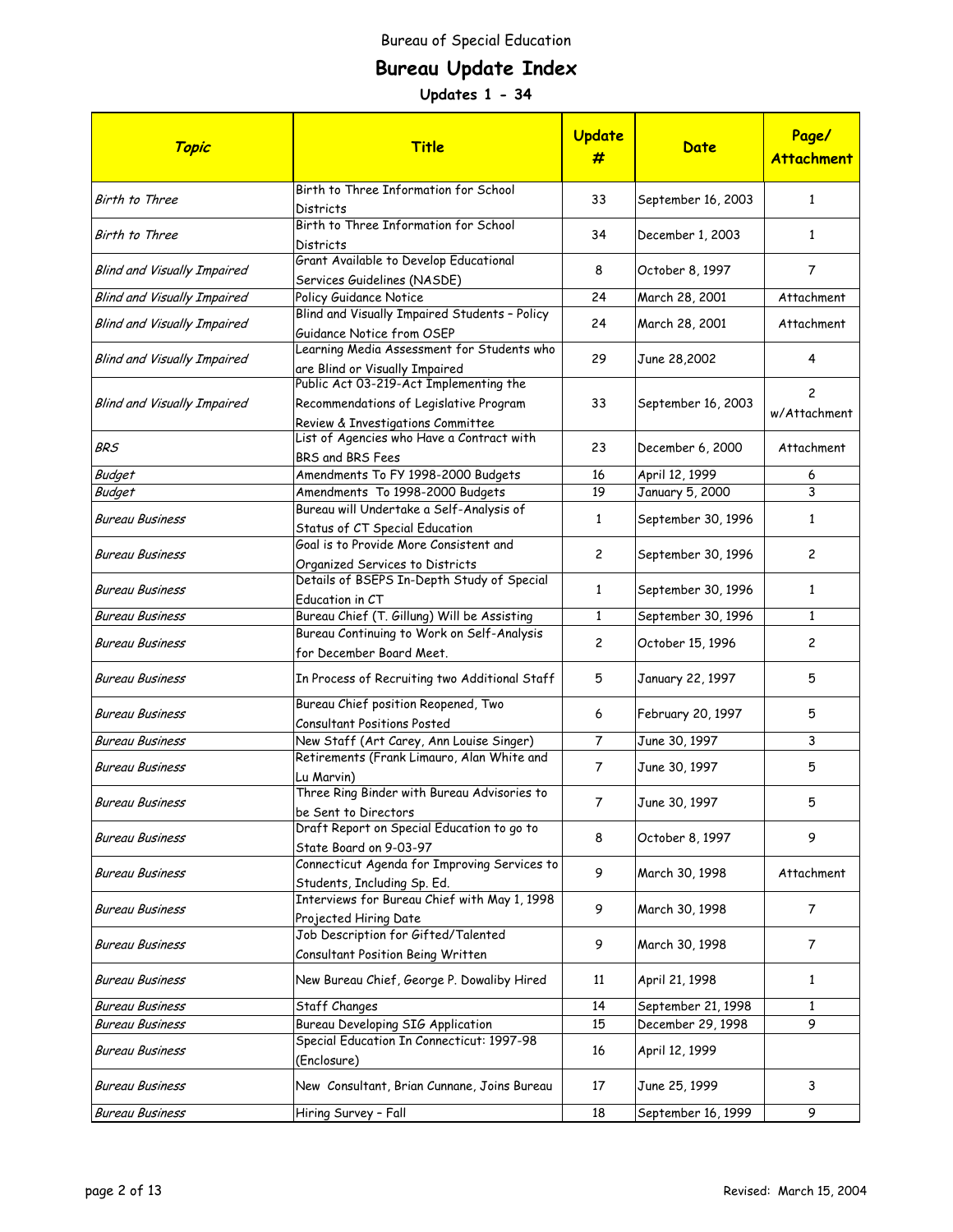# **Bureau Update Index**

| Topic                                 | <b>Title</b>                                                                            | Update<br># | Date                               | Page/<br><b>Attachment</b>  |
|---------------------------------------|-----------------------------------------------------------------------------------------|-------------|------------------------------------|-----------------------------|
| <b>Bureau Business</b>                | Bureau Publications on the Internet<br>www.state.ct.us/sde/special/index.htm/           | 21          | May 26, 2000                       | 3                           |
| <b>Bureau Business</b>                | Greater Expectations: CT's Comprehensive<br>Plan for Education 2001-2005                | 24          | March 28, 2001                     | Attachment                  |
| <b>Bureau Business</b>                | Position Statement on Special Education                                                 | 25          | April 16, 2001                     | Attachment                  |
| Bureau Business                       | Position Statement on the Education of<br>Students with Disabilities - State Bd. of Ed. | 25          | April 16, 2001                     | Attachment                  |
| Bureau Business<br>Certification      | Directory of Pupil Services Supervisors<br>Draft Certification Regulations, 12-22-97    | 28<br>9     | January 10, 2002<br>March 30, 1998 | 7, Attachment<br>Attachment |
| Certification                         | Teacher Licenses - Certification Changes<br>Proposed to State Board                     | 9           | March 30, 1998                     | 2                           |
| Charter/Magnet Schools                | Requirements for Special Education Students                                             | 8           | October 8, 1997                    | Attachment                  |
| Charter/Magnet Schools                | Four New Schools                                                                        | 14          | September 21, 1998                 | 3                           |
| Charter/Magnet Schools                | Frequently Asked Questions Re: Special<br><b>Education Students</b>                     | 14          | September 21, 1998                 | Attachment                  |
| Charter/Magnet Schools                | Students With Disabilities                                                              | 18          | September 16, 1999                 | 8                           |
| Charter/Magnet Schools                | Revised Legislation (PA. 00-48) - Payments to<br>be Made Quarterly                      | 22          | July 28, 2000                      | 4                           |
| Charter/Magnet Schools                | P.A. 00-48 An Act Concerning Special<br>Education                                       | 23          | December 6, 2000                   | 3                           |
| Charter/Magnet Schools                | P.A. 00-48 Charter Schools, Inter-district<br>Magnet Schools, Special Education         | 23          | December 6, 2000                   | 3                           |
| Charter/Magnet Schools                | Inter-district Magnet Schools, Charter<br>Schools - P.A. 00-48                          | 23          | December 6, 2000                   | 3                           |
| Child Abuse                           | Review of School District Responsibility                                                | 23          | December 6, 2000                   | 5                           |
| Child Health                          | National Child Health Day 1998                                                          | 14          | September 21, 1998                 | 4                           |
| Choice                                | Public School Choice Week                                                               | 19          | January 5, 2000                    | $\mathbf{1}$                |
| Choice Brochure                       | Students w/Disabilities & Parental Choice in<br>СT                                      | 32          | March 26,2003                      | Attachment                  |
| CMT/CAPT                              | Assessment Guidelines 5th Edition, 1998                                                 | 14          | September 21, 1998                 | Attachment                  |
| CMT/CAPT                              | Parent Letter Regarding Participation                                                   | 22          | July 28, 2000                      | Attachment                  |
| CMT/CAPT                              | Parent Participation in CMT/CAPT and District<br>wide Assessments                       | 22          | July 28, 2000                      | Attachment                  |
| CMT/CAPT                              | CMT Workshops for High School Special<br><b>Education Teachers</b>                      | 27          | September 28, 2001                 | 4                           |
| CMT/CAPT                              | An important message Concerning the CAPT<br>Out -of-Of Level, Grade 2 Test              | 28          | January 10, 2002                   | $\mathbf{1}$                |
| CMT/CAPT                              | Science Tests                                                                           | 30          | September 12,2002                  | 3                           |
| Complaints                            | Changes To Complaint Process                                                            | 14          | September 21, 1998                 | 2                           |
| Complaints                            | Complaint Resolution Process, (5) Days means<br>(5) Business Days                       | 22          | July 28, 2000                      | 5                           |
| Connecticut Learns                    | Partnership with Employers, Students,<br>Parents, etc. Explained                        | 5           | January 22, 1997                   | 9                           |
| Connecticut Parent Advocacy<br>Center | Connecticut Parent Advocacy Center                                                      | 6           | September 16, 2003                 | 6                           |
| Counseling                            | Connecticut Comprehensive School Counseling<br>Program Document                         | 21          | May 26, 2000                       | Attachment                  |
| Crisis Intervention                   | School District Crisis Response Survey:<br>Summary Report                               | 22          | July 28, 2000                      | Attachment                  |
| Curriculum                            | Curriculum Frameworks Available From Curr.<br>and Inst.                                 | 6           | February 20, 1997                  | 2                           |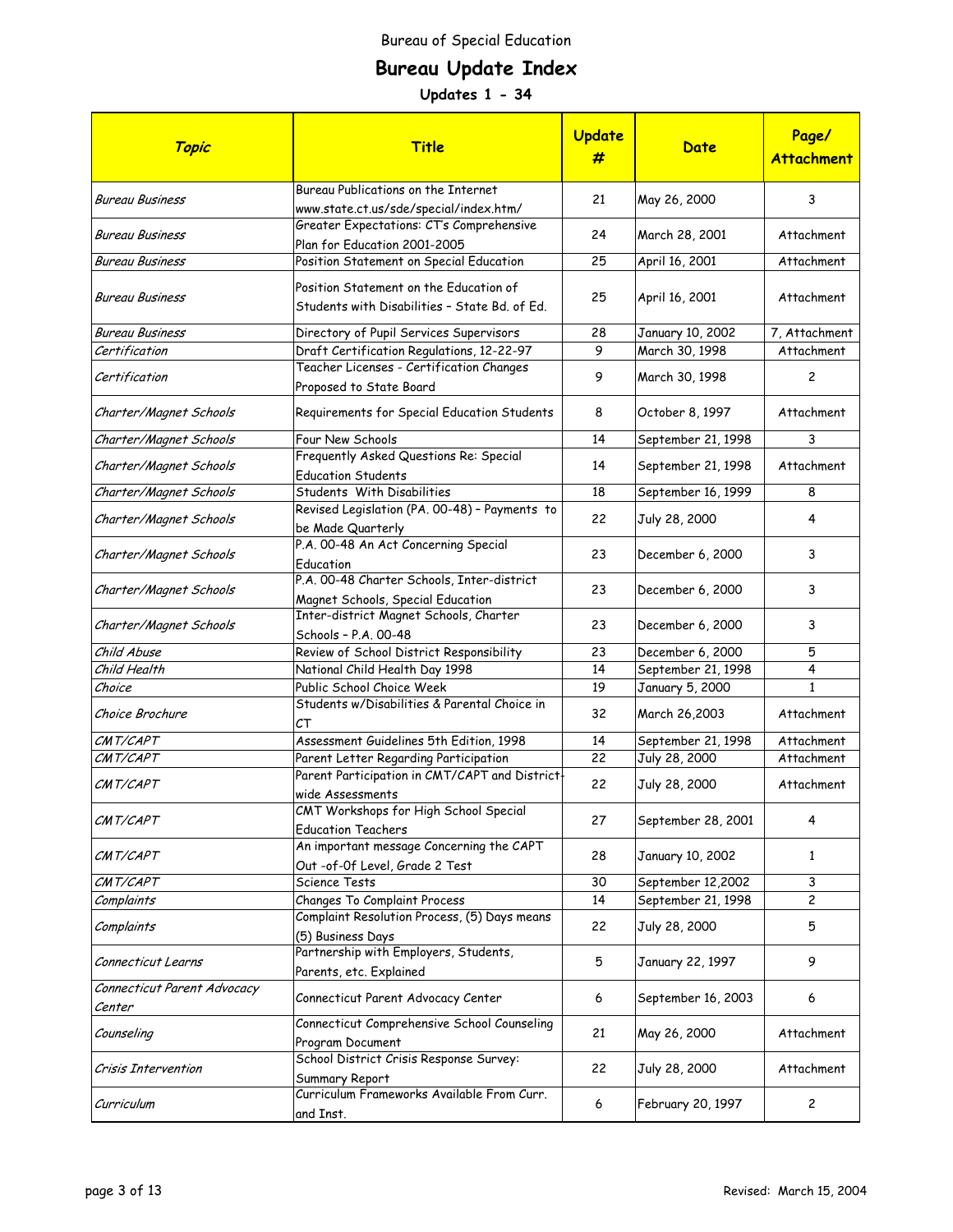# **Bureau Update Index**

| Topic                        | <b>Title</b>                                                                          | Update<br>#    | Date               | Page/<br><b>Attachment</b> |
|------------------------------|---------------------------------------------------------------------------------------|----------------|--------------------|----------------------------|
| DCF                          | Validation of DCF and Family Placement Data<br>Being Conducted                        | $\overline{c}$ | October 15, 1996   | $\mathbf{1}$               |
| DCF                          | Some Long Lane Students will be Moved to<br>Private Treatment Facilities              | 4              | December 12, 1996  | $\mathbf{1}$               |
| DCF                          | DCF Data Collection Project Reviewed 8,5000<br>files, will match with PCI             | 4              | December 12, 1996  | 4                          |
| DCF                          | State Agency Task Force Preliminary<br>Recommendations                                | 4              | December 12, 1996  | $\mathbf{2}$               |
| DCF                          | Two Page Summary of LEA/DCF<br>Responsibilities                                       | 8              | October 8, 1997    | $\overline{7}$             |
| DCF                          | DCF Residential Placements & Interagency<br>Agreement Requirements/LRE                | 9              | March 30, 1998     | 4                          |
| DCF                          | Least Restrictive Environment - DCF<br><b>Residential Placements</b>                  | 16             | April 12, 1999     | 9                          |
| DCF                          | Forwarding educational records to Long Lane<br>(Advisory Memo)                        | 17             | June 25, 1999      | Attachment                 |
| DCF                          | 'All Inclusive" Rate (Rate Letter) Out-Of-<br><b>State DCF Placements</b>             | 21             | May 26, 2000       | 1                          |
| DCF                          | Education Costs of DCF Placed Students in<br>Out-Of-State Facilities                  | 21             | May 26, 2000       | $\mathbf{1}$               |
| DCF                          | Educational Services for Children in<br><b>Residential Facilities</b>                 | 27             | September 28, 2001 | 4                          |
| DCF                          | Free School Privileges for Children Placed by<br>State Agencies                       | 28             | January 10, 2002   | 3                          |
| Deaf and Hearing Impaired    | Camp for Deaf and Hard of Hearing Youth in<br>Lakeville CT                            | 11             | April 21, 1998     | 2                          |
| Deaf and Hearing Impaired    | Deaf Interpreters - Public Act 98-252                                                 | 13             | July 28, 1998      | $\mathbf{1}$               |
| Deaf and Hearing Impaired    | Registering and Licensing of Interpreters<br>(07/01/2001)                             | 23             | December 6, 2000   | 5                          |
| Deaf and Hearing Impaired    | Interpreters for Deaf and Hearing Impaired -<br>Registering and Licensing (07/01/2001 | 23             | December 6, 2000   | 5                          |
| Deaf and Hearing Impaired    | SIGNTEL: Advanced Communication<br>Technology for the Hearing and the Deaf            | 28             | January 10, 2002   | 6                          |
| Deaf and Hearing Impaired    | Assistive Technology (AT) Resources                                                   | 28             | January 10, 2002   | 7                          |
| Developmental Delay          | Definition                                                                            | 16             | April 12, 1999     | 8                          |
| Developmental Delay          | Definition For 3 Through 5                                                            | 18             | September 16, 1999 | 5                          |
| Disability Services          | Contact Persons At CT Colleges. & Univ.                                               | 19             | January 5, 2000    | 1                          |
| Dispute Resolution           | Advisory Opinion Process - Alternate Dispute<br>Resolution                            | 19             | January 5, 2000    | 2                          |
| <b>DMHAS</b>                 | Educational jurisdiction for of DMHAS clients                                         | 24             | March 28, 2001     | 8                          |
| Due Process                  | Changes in Due Process System as of Nov. 1,<br>1996                                   | $\mathbf{1}$   | September 30, 1996 | 2                          |
| Due Process                  | Due Process Activities Update of Hearing<br><b>Officer Training</b>                   | 4              | December 12, 1996  | 2                          |
| Due Process                  | Alternative Dispute Resolution: Advisory<br>Opinion Option                            | 13             | July 28, 1998      | 4                          |
| Due Process                  | Selection of Advisory Opinion Hearing Officer                                         | 23             | December 6, 2000   | $\mathbf{2}$               |
| ED-111                       | Form ED-111 must be submitted to receive<br><b>IDEA Part B funds</b>                  | 24             | March 28, 2001     | 2                          |
| <b>Emotional Disturbance</b> | Use of the Term Emotional Distrubance (ED)                                            | 29             | June 28,2002       | 5                          |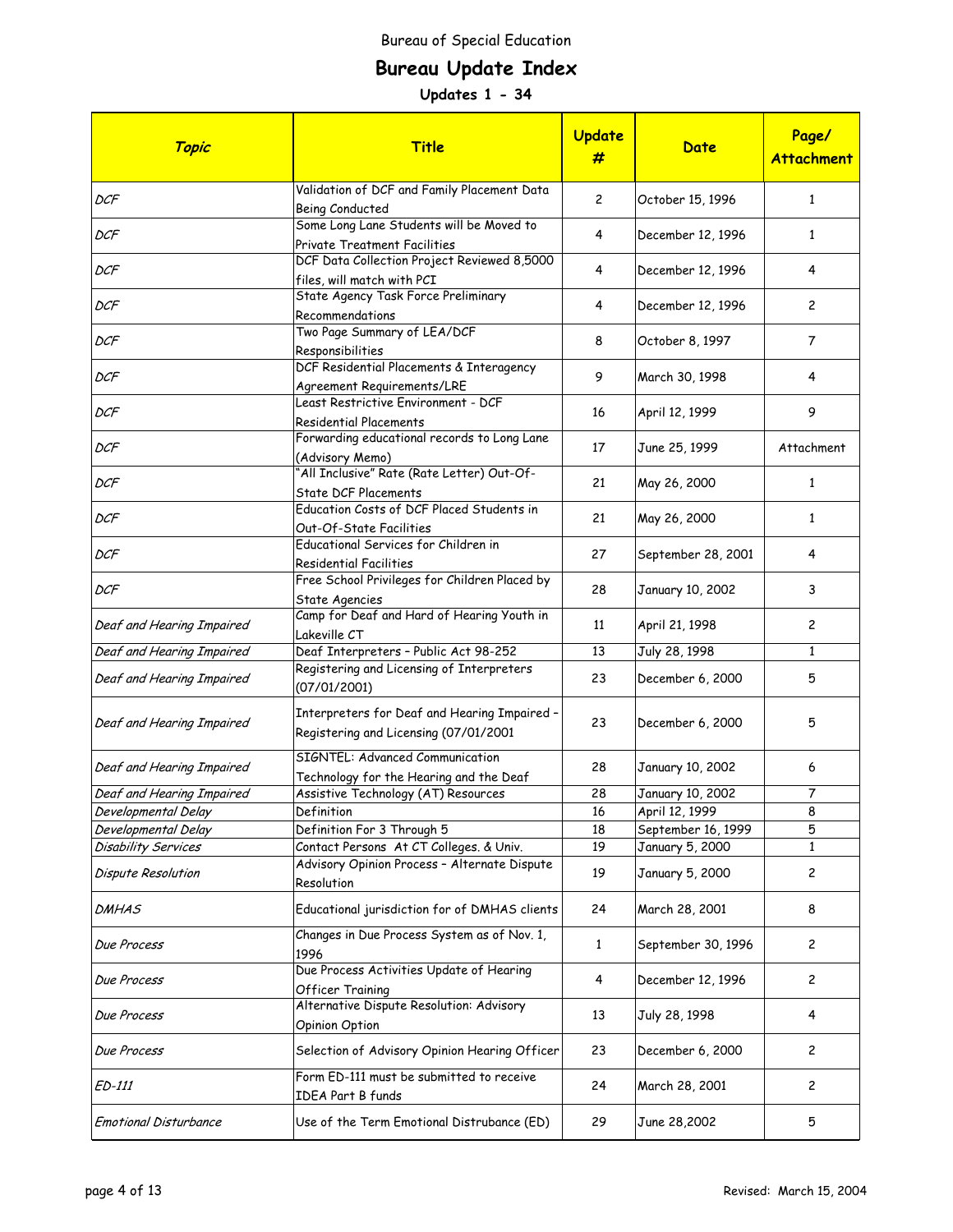# **Bureau Update Index**

| Topic                      | <b>Title</b>                                                                                                                   | Update<br>#    | Date               | Page/<br><b>Attachment</b> |
|----------------------------|--------------------------------------------------------------------------------------------------------------------------------|----------------|--------------------|----------------------------|
| Extended School Year       | <b>Extended School Year Services</b>                                                                                           | 28             | January 10, 2002   | 5                          |
| Extracurricular Activities | Dept. will begin to collect data on<br>extracurricular activities and home school                                              | 25             | April 16, 2001     | $\mathbf{1}$               |
| Forms                      | Templates for IEP form available from SDE<br>(request form)                                                                    | 15             | December 29, 1998  | 5                          |
| Forms                      | Spanish Translations - Special Ed. Notice And<br>Consent Forms                                                                 | 19             | January 5, 2000    | $\overline{c}$             |
| Forms                      | Diskette Containing IEP and Sp. Ed. Forms<br>Enclosed                                                                          | 22             | July 28, 2000      | Attachment                 |
| Forms                      | PPT meeting notice form revised to simplify<br>use                                                                             | 24             | March 28, 2001     | Attachment                 |
| Forms                      | Meeting Notice Form - Revision to simplify use                                                                                 | 24             | March 28, 2001     | Attachment                 |
| Forms                      | Report of Death and Serious Injuries Under<br>P.A. 99-210 (Office of Protection and Advocacy<br>for Persons with Disabilities) | 29             | June 28, 2002      | Attachment                 |
| Gifted and Talented        | SDE Co-sponsoring Third Annual NE<br>Conference on G/T Ed.                                                                     | 5              | January 22, 1997   | 5                          |
| Goodling, William          | Letter To Districts From Senator William<br>Goodling                                                                           | 15             | December 29, 1998  | $\overline{7}$             |
| Graduation                 | Participation in high school graduation -<br>Bureau Advisory Memo                                                              | 20             | March 30, 2000     | Attachment                 |
| Grants/Funding             | IDEA - FY 1998 Entitlement for State<br>Expected to Increase for Part B and 611                                                | 3              | December 12, 1996  | $\overline{c}$             |
| Grants/Funding             | Grant Application Submitted to DOE for<br>Funds for Secondary SED Prog.                                                        | 4              | December 12, 1996  | 4                          |
| Grants/Funding             | Grants - FY 1997 Part B and Section 611 and<br>619 Entitlements Sent to Districts                                              | 3              | December 12, 1996  | 1                          |
| Grants/Funding             | IDEA Part B and Section 611 Grants Awarded<br>to LEAs (\$27.600,000)                                                           | 4              | December 12, 1996  | 3                          |
| Grants/Funding             | Initial IDEA Part B and Section 611<br>Entitlements for FY 1998 Sent to LEA                                                    | 5              | January 22, 1997   | 6                          |
| Grants/Funding             | Consolidated Grants Application Due to Dept.<br>by April 25, 1997                                                              | 6              | February 20, 1997  | 2                          |
| Grants/Funding             | Consolidated Grants Timelines for FY 1998<br>Grant Applications                                                                | 6              | February 20, 1997  | 4                          |
| Grants/Funding             | Preliminary Grant Award Notification for FY<br>1998 Sections 619 and 611                                                       | $\overline{7}$ | June 30, 1997      | $\mathbf{1}$               |
| Grants/Funding             | Final FY 1997 Part B and Section 611<br>Entitlement Sent to Superintendents                                                    | 8              | October 8, 1997    | 4                          |
| Grants/Funding             | Summary of Changes to FY 1998 Part B and<br>Section 611 Grants                                                                 | 10             | March 30, 1998     | $\mathbf{1}$               |
| Grants/Funding             | FY 1999 consolidated Grant Application Packet<br>Mailed Week of 4/13/98                                                        | 11             | April 21, 1998     | $\mathbf{1}$               |
| Grants/Funding             | May 1, 1998 Deadline for Submission of<br>Revisions to FY 1999 Part B                                                          | 11             | April 21, 1998     | 1                          |
| Grants/Funding             | Questions Re: Grants Call P. Shaughnessy or<br>M. Synodi                                                                       | 11             | April 21, 1998     | $\overline{c}$             |
| Grants/Funding             | Wrap-Up of FY 1998 Part B Grants by Jun.<br>30, 1998                                                                           | 11             | April 21, 1998     | $\overline{c}$             |
| Grants/Funding             | IDEA Part B, Section 611 Preliminary and Final<br>Grants FY 1999                                                               | 13             | July 28, 1998      | $\overline{c}$             |
| Grants/Funding             | Sliver Grants Authorized By IDEA                                                                                               | 14             | September 21, 1998 | 5                          |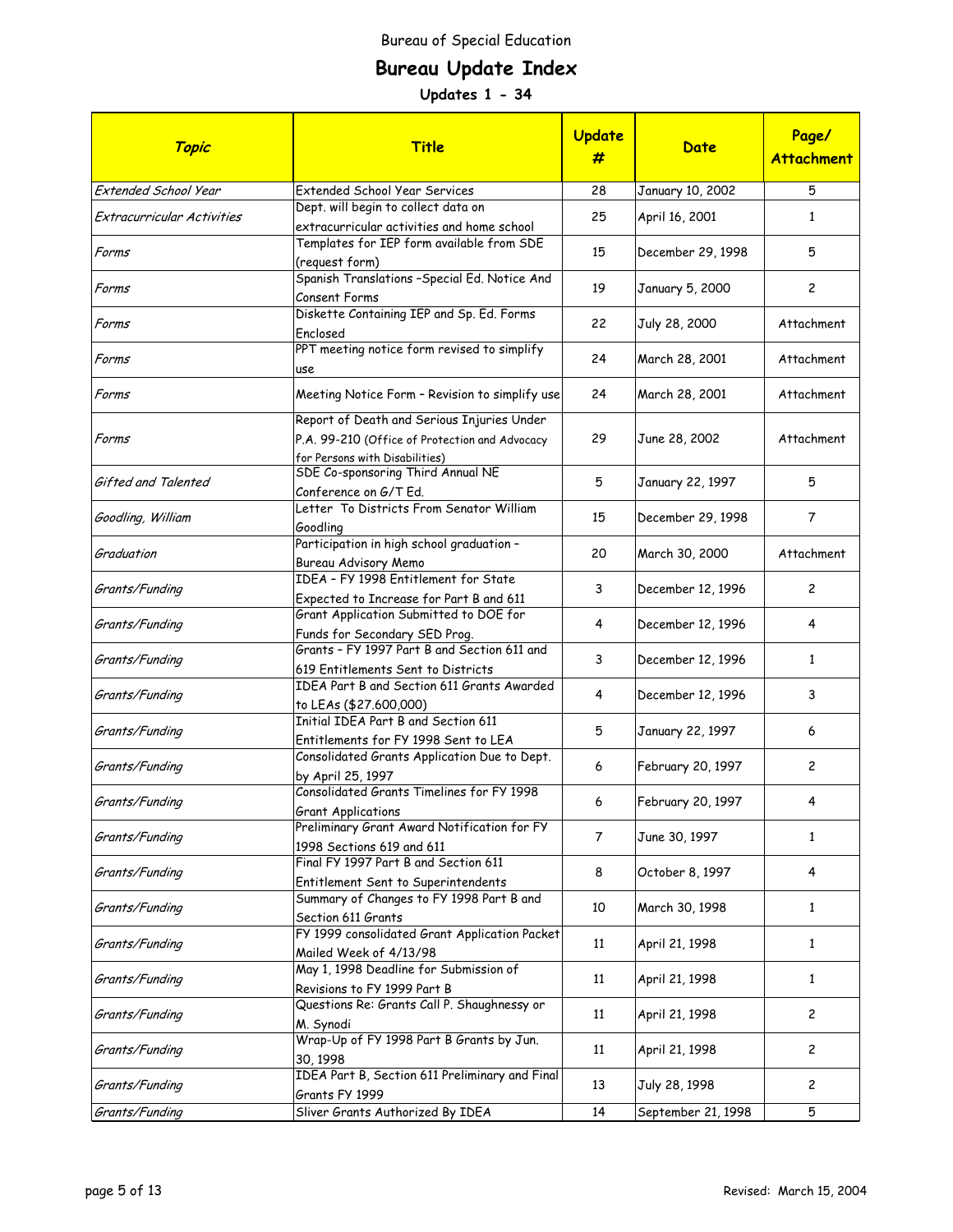# **Bureau Update Index**

| Topic                                            | Title                                                                                | <b>Update</b><br># | Date               | Page/<br><b>Attachment</b> |
|--------------------------------------------------|--------------------------------------------------------------------------------------|--------------------|--------------------|----------------------------|
| Grants/Funding                                   | Deadlines To Make Amendments To Part B<br>Budgets                                    | 15                 | December 29, 1998  | 4                          |
| Grants/Funding                                   | Preliminary Info. FY 2000 Part B & Section<br>611 Grants                             | 15                 | December 29, 1998  | 4                          |
| Grants/Funding                                   | Reminder To Request Funds By Using ED-111<br>Form                                    | 15                 | December 29, 1998  | 4                          |
| Grants/Funding                                   | IDEA-Part B And Section 611 -<br>Preliminary/Final Grant Awards.                     | 15                 | December 29, 1998  | $\mathbf{2}$               |
| Grants/Funding                                   | Requesting Grant Funds Using Form Ed-111                                             | 16                 | April 12, 1999     | 7                          |
| Grants/Funding                                   | Sliver Grants FY 1999-2000                                                           | 16                 | April 12, 1999     | 7                          |
| Grants/Funding                                   | Consolidated Grant App. - FY 1999-2000<br>Information                                | 16                 | April 12, 1999     | 5                          |
| Grants/Funding                                   | <b>Final Regulations</b>                                                             | 16                 | April 12, 1999     | $\overline{7}$             |
| Grants/Funding                                   | Award Letters And Final Budgets For Birth To<br>Three                                | 18                 | September 16, 1999 | 5                          |
| Grants/Funding                                   | IDEA-Part B - Temporary And Permanent<br>Entitlement Formula                         | 19                 | January 5, 2000    | $\mathbf{1}$               |
| Grants/Funding                                   | Amendments to Grant Budgets - 05/01/01 is<br>the deadline for amending Part B grants | 24                 | March 28, 2001     | 3                          |
| Grants/Funding                                   | 05/01/01 deadline for amendments to Part B<br>grants, including sliver grants        | 24                 | March 28, 2001     | 3                          |
| Grants/Funding                                   | Grants - Anticipate increase in Part B funding<br>for FY 2001-2003                   | 24                 | March 28, 2001     | 4                          |
| Grants/Funding                                   | Reminder, districts must expend FY '00 Part B<br>funds by 6/30/01                    | 24                 | March 28, 2001     | 3                          |
| Grants/Funding                                   | IDEA-Part B, Section 611 and 619 Funds -<br>Must submit ED-111 to receive funds      | 24                 | March 28, 2001     | 2                          |
| Grants/Funding                                   | Revisions -FY 2001-2002 IDEA B Grants                                                | 27                 | September 28, 2001 | 6                          |
| Grants/Funding                                   | Revisions to Section 611 and/or Section 619 -<br>FY 2000-2001 IDEA-B Grants          | 27                 | September 28, 2001 | 6                          |
| Grants/Funding                                   | Closing Out Federally-Funded Grants                                                  | 27                 | September 28, 2001 | $\overline{7}$             |
| Grants/Funding                                   | Requesting Grant Funding from the<br>Department                                      | 28                 | January 10, 2002   | 4                          |
| Grants/Funding                                   | Request for Program/budget Amendments                                                | 28                 | January 10, 2002   | 5                          |
| Guidance                                         | Guidance Directors Leadership Academy                                                | 33                 | September 16,2003  | 4                          |
| Hearing Officers                                 | List of Currently Serving Hearing Officers<br>and Their Credentials                  | 5                  | January 22, 1997   | 1                          |
| <b>Hearing Officers</b>                          | Selection of the Hearing Officer                                                     | 23                 | December 6, 2000   | $\overline{c}$             |
| <b>Hearing Testing</b>                           | Hearing Testing Training Available to Meet<br>Required 6 hr. Training                | 11                 | April 21, 1998     | 3                          |
| HIPPA (Health Insurance Portability              | HIPPA Privacy Regulation to CT School                                                | 32                 | March 26,2003      | Attachment                 |
| and Accountability Act)                          | Districts billing Medicaid for IEP Services                                          |                    |                    |                            |
| Homebound and Hospitalized<br><b>Instruction</b> | Committee to Prepare Draft Revisions                                                 | 11                 | April 21, 1998     | 4                          |
| Homebound and Hospitalized<br>Instruction        | 'Memo 56" withdrawn as of 03/28/01                                                   | 24                 | March 28, 2001     | 6                          |
| ID                                               | Project To Develop Revised Guidelines<br>PC-ISSIS Disability Code (01) "Mental       | 14                 | September 21, 1998 | 2                          |
| ID                                               | Retardation" Changed to "Intellectual<br>Disability (MR)"                            | 22                 | July 28, 2000      | 6                          |
| ID                                               | On IEP Instructions, Page 4, PC-ISSIS Code<br>(01) "Mental Retardation" Changed to   | 22                 | July 28, 2000      | 6                          |
|                                                  | 'Intellectual Disability (MR)"                                                       |                    |                    |                            |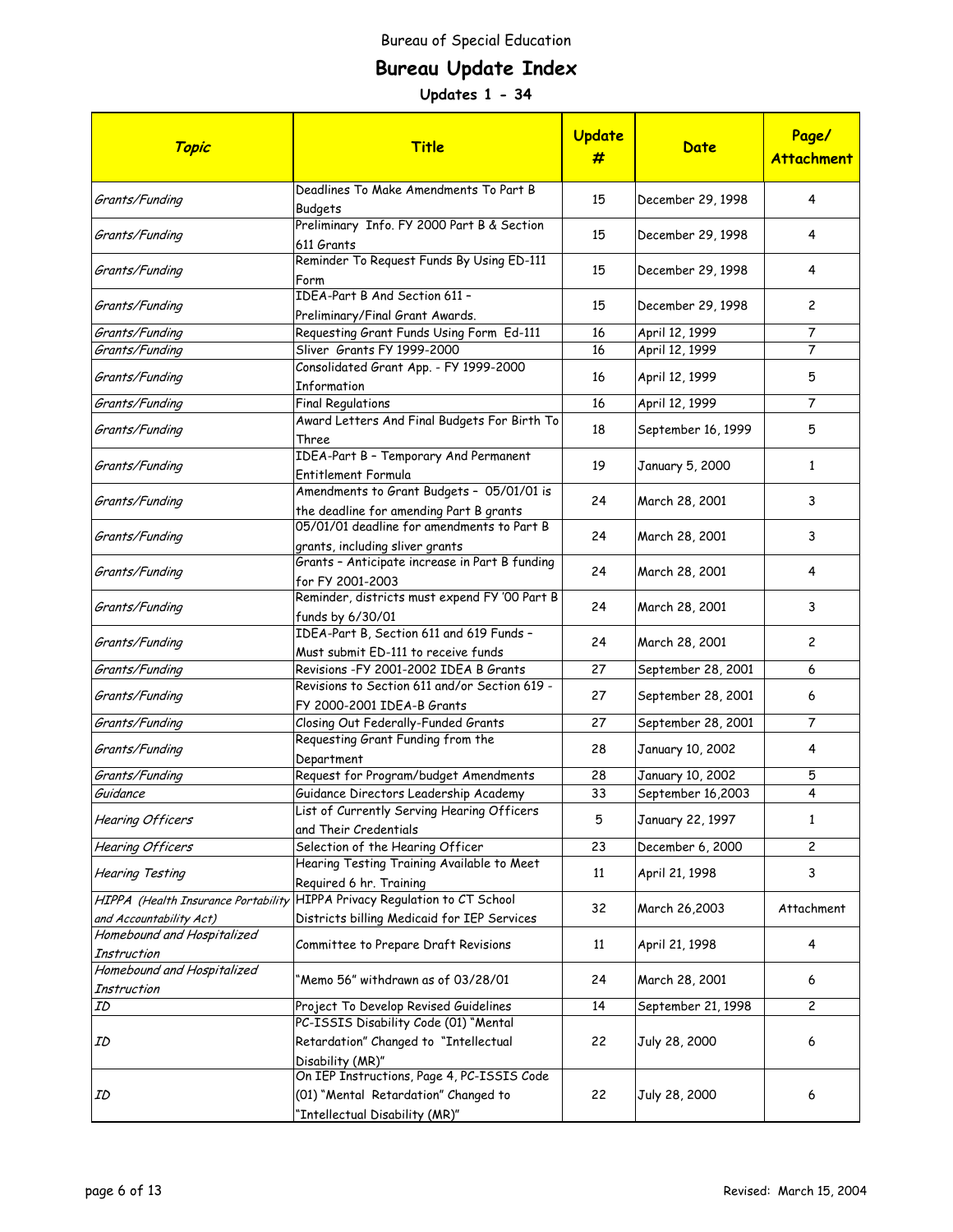# **Bureau Update Index**

| Topic                 | <b>Title</b>                                                                              | <b>Update</b><br># | Date               | Page/<br><b>Attachment</b> |
|-----------------------|-------------------------------------------------------------------------------------------|--------------------|--------------------|----------------------------|
| ID                    | PC-ISSIS Code (01) Changed from "Mental<br>Retardation" to "Intellectual Disability (MR)" | 22                 | July 28, 2000      | 6                          |
| IDEA 97               | IDEA 97 - Reauthorization Signed on Jun. 4,<br>1997 (General Provisions Listed)           | $\overline{7}$     | June 30, 1997      | 1                          |
| IDEA 97               | IDEA 97 - Timelines for Implementation<br>(Thomas Hehir, Director OSEP)                   | $\overline{7}$     | June 30, 1997      | Attachment                 |
| IDEA 97               | IDEA 97 - Website Address for<br>Reauthorization (www.ed.gov/offices/osers)               | 8                  | October 8, 1997    | 6                          |
| IDEA 97               | Statewide Training Schedule                                                               | 8                  | October 8, 1997    | 9                          |
| IDEA 97               | OSEP Conference, Thomas Hehir - Regulations<br>to be Issued ASAP                          | 12                 | April 29, 1998     | $\mathbf{1}$               |
| IDEA 97               | Final regulations delayed                                                                 | 14                 | September 21, 1998 | 3                          |
| IEP                   | Draft IEP Form which Conforms with IDEA 97                                                | 9                  | March 30, 1998     | Attachment                 |
| IEP                   | Requesting Available Template For IEP Form                                                | 15                 | December 29, 1998  | 5                          |
| IEP                   | Approvals, Thank You                                                                      | 17                 | June 25, 1999      | $\overline{c}$             |
| IEP                   | Approval Process And Required Special<br><b>Education Forms</b>                           | 18                 | September 16, 1999 | $\mathbf{1}$               |
| IEP                   | Guidelines for completing, immediate<br>implementation, parent signature, etc.            | 18                 | September 16, 1999 | 2                          |
| IEP                   | Goals and Objectives from<br>Private/RESC/Quasi-Public Schools                            | 19                 | January 5, 2000    | $\mathbf{2}$               |
| IEP                   | Revisions To Item 14, Page 5 (Blind/Visually<br>Impaired.)                                | 19                 | January 5, 2000    | 2                          |
| IEP                   | Change "Developmental Checklist" to "Skills<br>Checklist" on Page 7 Form                  | 22                 | July 28, 2000      | 4                          |
| IEP                   | Diskette Containing Recommended IEP and<br>Special Education Forms Enclosed               | 22                 | July 28, 2000      | Attachment                 |
| IEP                   | Dept. anticipating changes to recommended<br>IEP re: justification for placement          | 25                 | April 16, 2001     | 2                          |
| IEP                   | Revisied IEP & Manual to be released                                                      | 29                 | June 28,2002       | 4                          |
| Injury                | Injury from Restraint or Seclusion                                                        | 29                 | June 28,2002       | 5                          |
| Job Coach             | Job Coach Competencies for Direct Service<br>Staff                                        | 29                 | June 28,2002       | 7                          |
| LD                    | LD Task Force Beginning to Rewrite Guidelines<br>for Identification                       | 8                  | October 8, 1997    | 5                          |
| LD                    | Draft Guidelines to be Distributed in Jul.<br>1998                                        | 9                  | March 30, 1998     | 6                          |
| LD                    | Update on LD Guidelines                                                                   | 13                 | July 28, 1998      | 3                          |
| LD                    | Update On Draft Guidelines                                                                | 14                 | September 21, 1998 | 4                          |
| LD                    | Draft Guidelines                                                                          | 16                 | April 12, 1999     | $\mathbf{1}$               |
| LD                    | Clarification of referral quidelines to correct<br>teacher misunderstanding               | 18                 | September 16, 1999 | 8                          |
| LD                    | Guidelines For Referring Students                                                         | 18                 | September 16, 1999 | 7                          |
| LD                    | Directory of Resources for Adults with LD<br>and/or ADD in CT                             | 24                 | March 28, 2001     | Attachment                 |
| Learning Disabilities | Advanced Seminar in LD                                                                    | 30                 | September 12, 2002 | 1                          |
| Leadership            | October Leadership Forum                                                                  | 27                 | September 28, 2001 | $\mathbf{1}$               |
| Leadership            | December Leadership Forum                                                                 | 27                 | September 28, 2001 | 3                          |
| Leadership            | Orientation for New Special Edcuation<br>Administrators                                   | 27                 | September 28, 2001 | $\mathbf{1}$               |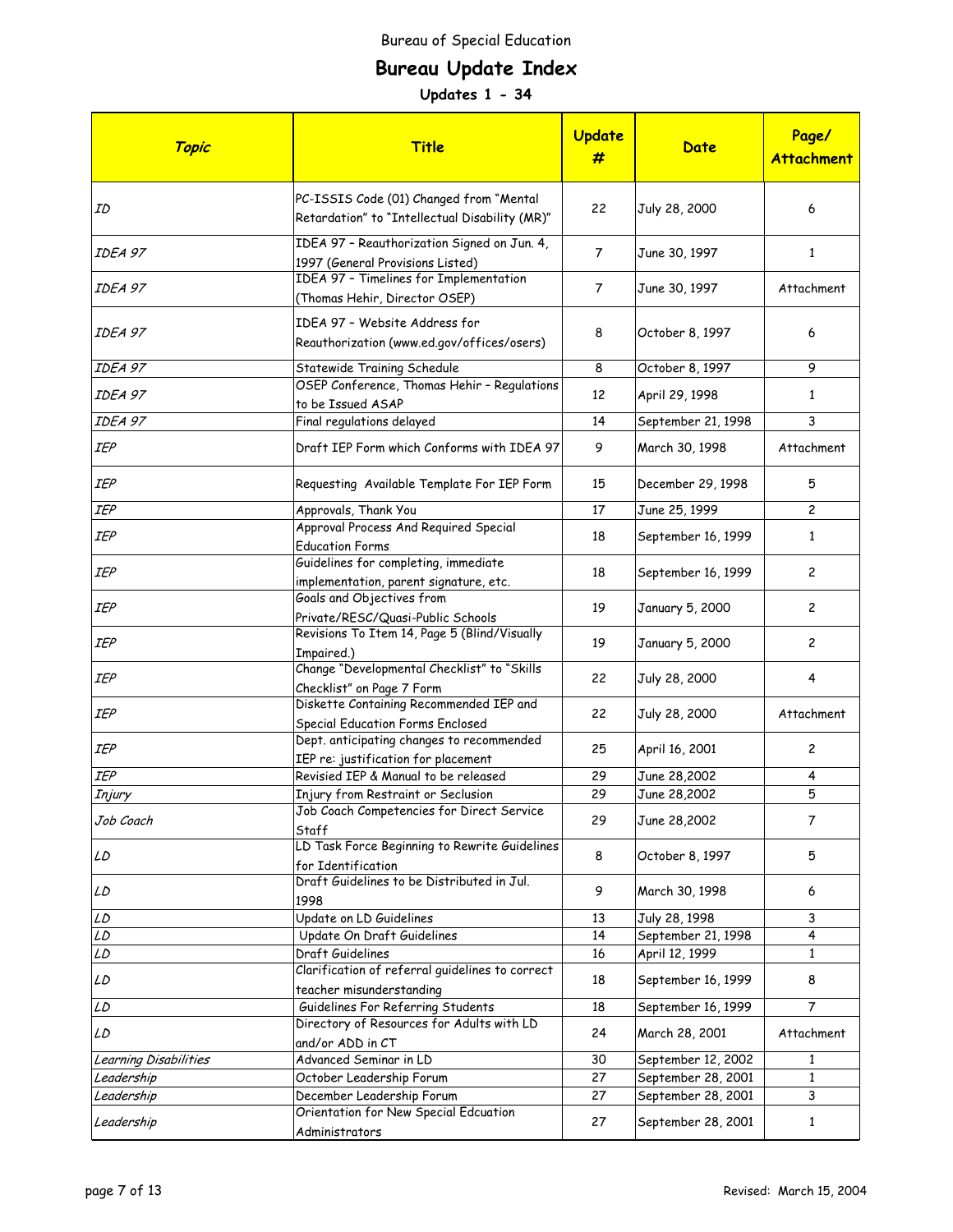# **Bureau Update Index**

| Topic                                     | <b>Title</b>                                                             | Update<br>#    | Date               | Page/<br><b>Attachment</b> |
|-------------------------------------------|--------------------------------------------------------------------------|----------------|--------------------|----------------------------|
| Legislation/Litigation                    | Russman v. Sobol Decision Explained (Parent<br>Placed Private Students)  | 5              | January 22, 1997   | 6                          |
| Legislation/Litigation                    | Special Education Laws as Supports to<br>Families (Article)              | 9              | March 30, 1998     | Attachment                 |
| Legislation/Litigation                    | Legislation - PA 98-252 Revisions to Education<br>Statutes               | 13             | July 28, 1998      | Attachment                 |
| Literacy                                  | Literacy and Special Education Video Available<br>- Reguest Form         | 8              | October 8, 1997    | 9                          |
| Literacy                                  | Phonemic Awareness and Code-Based<br>Instruction Training in Htfd, Bpt.  | 9              | March 30, 1998     | $\overline{7}$             |
| Literacy                                  | Literacy and Special Education: S. Kennedy<br>Videotape Available - SERC | 13             | July 28, 1998      | 5                          |
| Literacy                                  | Commissioner's Conference On Reading Held                                | 15             | December 29, 1998  | 9                          |
| Literacy                                  | Videotape Re: Factors Hindering Read.<br>Development                     | 15             | December 29, 1998  | 9                          |
| Long Lane                                 | Students Moved to Private Nonprofit<br><b>Treatment Facilities</b>       | 4              | December 12, 1996  | $\mathbf{1}$               |
| Long Lane                                 | Forwarding educational records to Long Lane<br>(advisory memo)           | 17             | June 25, 1999      | Attachment                 |
| LRE                                       | OSEP Follow-up Visit on Feb. 3, 1997 Focuses<br>on FAPE in the LRE       | 6              | February 20, 1997  | 3                          |
| LRE                                       | LRE Checklist Enclosed - SDE Recommends<br>Use                           | 8              | October 8, 1997    | 6                          |
| LRE                                       | LRE for Children Ages 3-5 w/Disabilities                                 | 30             | September 12,2002  | 4                          |
| LSH                                       | Procedures for Listing Vacancies for SL/P's<br>with CSHA                 | $\overline{c}$ | October 15, 1996   | 2                          |
| LSH                                       | Listing Vacancies for Speech and Language<br>Pathologists-CSHA Office    | 8              | October 8, 1997    | $\mathbf{1}$               |
| LSH                                       | Listing Vacancies for Speech and Language<br>Pathologists-CSHA Office    | 10             | March 30, 1998     | 4                          |
| LSH                                       | Monitoring Of Pathologists DPH Licenses                                  | 14             | September 21, 1998 | 6                          |
| LSH                                       | Listing Position Vacancies                                               | 14             | September 21, 1998 | 7                          |
| LSH                                       | <b>Listing Position Vacancies</b>                                        | 16             | April 12, 1999     | 8                          |
| LSH                                       | Listing Vacancies For Speech Lang. Path.                                 | 18             | September 16, 1999 | 6                          |
| LSH                                       | Speech Language - Eligibility Criteria                                   | 18             | September 16, 1999 | 6                          |
| LSH                                       | Speech Language Pathology Assistants -<br>Guidelines For Use             | 19             | January 5, 2000    | 2                          |
| LSH                                       | Listing Vacancies For Speech Lang. Path. May<br>5th deadline             | 20             | March 30, 2000     | Attachment                 |
| LSH                                       | Vacancies, Feeding/Swallowing Therapy<br>Questionnaire                   | 23             | December 6, 2000   | 4                          |
| LSH                                       | PPT membership for "speech only" students                                | 24             | March 28, 2001     | 8                          |
| LSH                                       | Typographical error in CTOPP test manual,<br>Page 31                     | 24             | March 28, 2001     | 6                          |
| LSH                                       | Procedures for advertising vacancies with<br><b>SDE</b>                  | 24             | March 28, 2001     | 5                          |
| LSH                                       | Guidance regarding PPTs for "speech only"<br>students                    | 24             | March 28, 2001     | 8                          |
| LSH                                       | Listing your position vacancies for Speech and<br>Language Pathologists  | 27             | September 28, 2001 | 3                          |
| Lyme Disease                              | Lyme Disease                                                             | 34             | December, 2003     | Attachment                 |
| McKinney-Vento Homeless<br>Assistance Act | McKinney-Vento Homeless Assistance Act                                   | 32             | March 26,2003      | 3                          |
|                                           |                                                                          |                |                    |                            |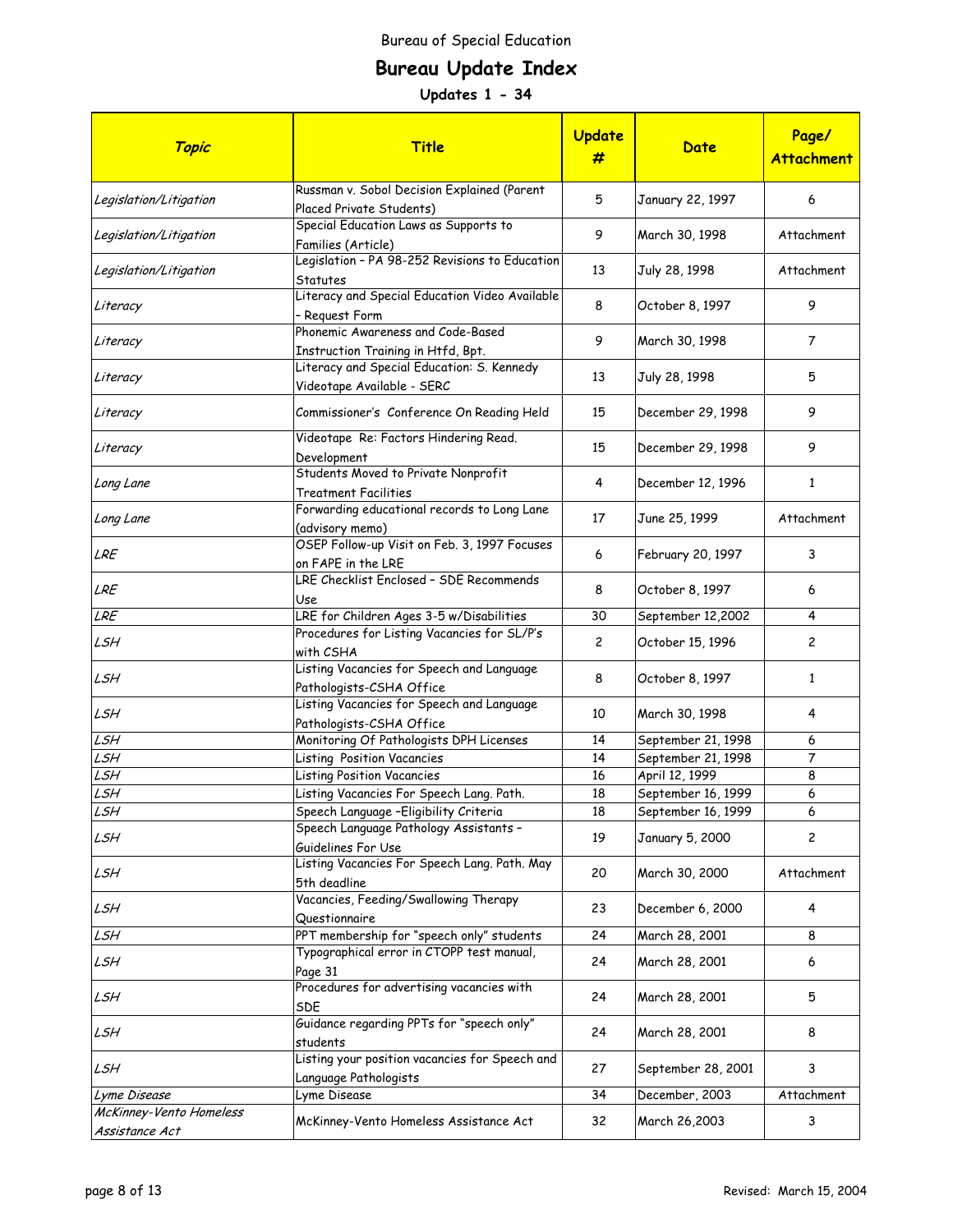# **Bureau Update Index**

| Topic                             | <b>Title</b>                                                                                           | Update<br>#    | Date               | Page/<br><b>Attachment</b> |
|-----------------------------------|--------------------------------------------------------------------------------------------------------|----------------|--------------------|----------------------------|
| Medicaid                          | School Based Child Health Services Program<br>Time studies Due                                         | 4              | December 12, 1996  | $\overline{c}$             |
| Medicaid                          | <b>DSS Revisions To Medicaid Reimbursement</b><br>Prog.                                                | 15             | December 29, 1998  | $\overline{7}$             |
| ΝI                                | NI Continues to be a Disability Category in CT                                                         | 5              | January 22, 1997   | 4                          |
| ΝI                                | Continues to be a Disability Category in CT                                                            | 5              | January 22, 1997   | 4                          |
| No Child Left Behind              | NCLB-CT Mastery Test & Students<br>w/Disabilities                                                      | 33             | September 16,2003  | 4                          |
| Non-public Schools                | Provision of Special Education to Students<br>Placed by Parents                                        | 13             | July 28, 1998      | $\mathbf{2}$               |
| Non-public Schools                | Clarification of proportionate expenditure<br>requirements                                             | 24             | March 28, 2001     | 4                          |
| Non-public Schools                | Mandated Expenditure Levels for Eligible<br>children Placed in Nonpublic Schools - by their<br>Parents | 27             | September 28, 2001 | 6                          |
| Non-public Schools                | Proportionate Expenditure Requirement for<br>Eligible Parentally Placed NonPublic School<br>Students   | 28             | January 10, 2002   | 4                          |
| Other Health<br>Impairment/AD(H)D | Identification of other Health<br>Impairment/AD(H)D by Planning and<br>Placement Teams                 | 28             | January 10, 2002   | 8                          |
| Other Health<br>Impairment/AD(H)D | Identification of other Health<br>Impairment/AD(H)D by Planning and<br>Placement Teams                 | 29             | June 28,2002       | 3                          |
| <b>OSEP Monitoring</b>            | Corrective Action Plan Training - Revised P&P<br>Manual Ready                                          | 3              | December 12, 1996  | 2                          |
| <b>OSEP Monitoring</b>            | OSEP Final Monitoring Report - Advisory<br>Memo to LEA's from Bureau                                   | 4              | December 12, 1996  | Attachment                 |
| OSEP Monitoring                   | OSEP Will Conduct Follow-up Monitoring Visit<br>Week of January 27, 1997                               | 4              | December 12, 1996  | 4                          |
| OSEP Monitoring                   | LEA Training Materials as Follow-up to OSEP<br>Monitoring Report                                       | 4              | December 12, 1996  | Attachment                 |
| <b>OSEP Monitoring</b>            | OSEP to Conduct Monitoring Follow-up Visit<br>Week of February 3, 1997                                 | 5              | January 22, 1997   | $\mathbf{1}$               |
| <b>OSEP Monitoring</b>            | OSEP Monitoring Follow-up Visit and Required<br>Corrective Actions                                     | $\overline{7}$ | June 30, 1997      | 2                          |
| <b>OSEP Monitoring</b>            | IDEA 97 - OSEP/SDE Implementation<br>Agreement Available for Review                                    | 9              | March 30, 1998     | 6                          |
| P.J. Settlement Agrement          | U.S. District Court Settlement Agreement                                                               | 31             | November 8, 2002   | Attachment                 |
| P.J. Settlement Agrement          | Implementation of Settlement Agreement                                                                 | 33             | September 16 2003  | 7 w/attachment             |
| P.J. Settlement Agrement          | Update on Activities                                                                                   | 34             | December, 2003     | 3                          |
| Parents                           | IDEA 97 Training for Parents to be Provided<br>in Six Regional Seminars                                | 9              | March 30, 1998     | 8                          |
| Parents                           | Parent Assistance Line                                                                                 | 15             | December 29, 1998  | 5                          |
| Personnel Needs                   | Research Project-Personnel Needs In Special<br>Education                                               | 17             | June 25, 1999      | $\mathbf{1}$               |
| Personnel Needs                   | OSEP Research Project                                                                                  | 17             | June 25, 1999      | $\mathbf{1}$               |
| Physical Restraint                | P.A. 99-210, Physical Restraint of Persons<br>with Disabilities                                        | 21             | May 26, 2000       | $\mathbf{1}$               |
| PMHP                              | RFP to be Distributed on March 31, 1997                                                                | 6              | February 20, 1997  | 3                          |
| PMHP                              | RFP to be Issued and Bidders Conference on<br>Mar. 11, 1998                                            | 9              | March 30, 1998     | 6                          |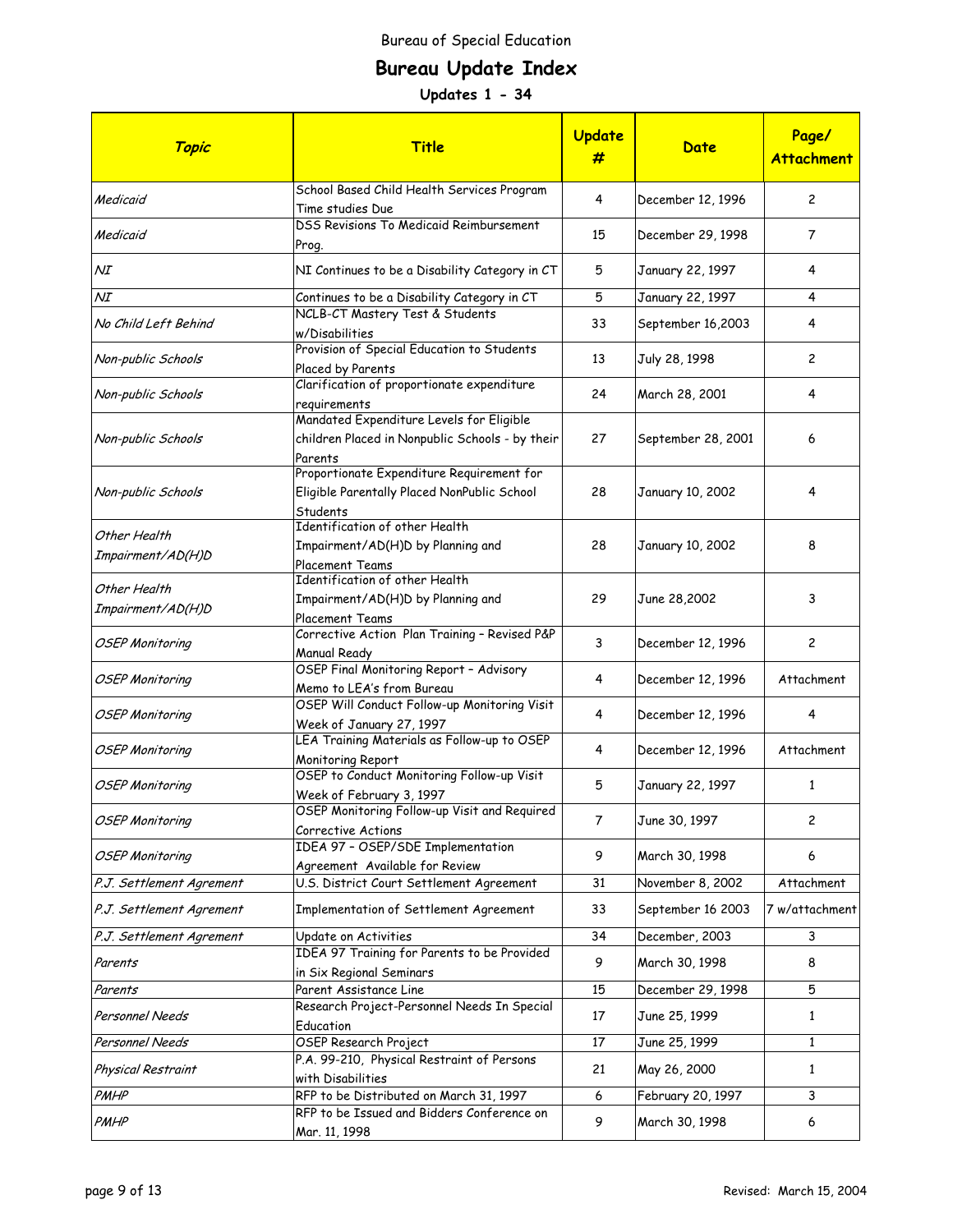# **Bureau Update Index**

| Topic                           | <b>Title</b>                                                                                                   | Update<br># | Date               | Page/<br><b>Attachment</b> |
|---------------------------------|----------------------------------------------------------------------------------------------------------------|-------------|--------------------|----------------------------|
| PMHP                            | RFP Bidders Conference                                                                                         | 16          | April 12, 1999     | 4                          |
| PMHP                            | Notice of Bidders' Meeting April 12, 2000                                                                      | 20          | March 30, 2000     | Attachment                 |
| PMHP                            | Bidders Meeting, 9:00 a.m., Tuesday 4/03/01<br>Middletown                                                      | 24          | March 28, 2001     | 1                          |
| Policies and Procedures Manuals | Required Changes To LEA Manuals Per OSEP                                                                       | 4           | December 12, 1996  | 6                          |
| Policies and Procedures Manuals | Model Manual on Hold Pending New<br>Regulations                                                                | 11          | April 21, 1998     | 3                          |
| PPT                             | Summarization of PPT                                                                                           | 32          | March 26,2003      | $\overline{c}$             |
| PPT                             | PPT Process Timelines                                                                                          | 32          | March 26,2003      | 3                          |
| Preschool                       | Preschool Placement Data                                                                                       | 18          | September 16, 1999 | 5                          |
| Private Facilities              | Russman v. Sobol - LEA Responsibilities for<br>Parent Placed Private School Students                           | 5           | January 22, 1997   | 6                          |
| <b>Private Facilities</b>       | Wellspring Foundation in Bethlehem Approved<br>Private Sp. Ed.                                                 | 6           | February 20, 1997  | 3                          |
| Private Facilities              | 1997 Directory of Private Schools                                                                              | 8           | October 8, 1997    | Attachment                 |
| Private Facilities              | Ahlbin Center/Ripple Program - Remove from<br>Approved List                                                    | 9           | March 30, 1998     | 5                          |
| <b>Private Facilities</b>       | Private School Approval Standards Adopted                                                                      | 13          | July 28, 1998      | $\mathbf{1}$               |
| <b>Private Facilities</b>       | U. Conn. Contract For Approval Reviews                                                                         | 14          | September 21, 1998 | 3                          |
| Private Facilities              | New Consultant Assigned For Private Schools                                                                    | 14          | September 21, 1998 | $\overline{c}$             |
| Private Facilities              | Services For Students Placed By Parents                                                                        | 15          | December 29, 1998  | $\overline{c}$             |
| Private Facilities              | <b>Approval Reviews</b>                                                                                        | 18          | September 16, 1999 | 10                         |
| Private Facilities              | Whitney Hall Approved for Changes.                                                                             | 18          | September 16, 1999 | 9                          |
| Private Facilities              | USDOE Question and Answer Memo re:<br>Obligations of LEAs for Students Placed in<br>Private Schools by Parents | 21          | May 26, 2000       | Attachment                 |
| <b>Private Facilities</b>       | Directory of Approved Private Special<br><b>Education Programs</b>                                             | 24          | March 28, 2001     | Attachment                 |
| <b>Private Facilities</b>       | IEP developed prior to placement, LRE issues                                                                   | 24          | March 28, 2001     | 7                          |
| <b>Private Facilities</b>       | Directory of Approved Private Special<br>Education Programs - Directory Revised                                | 24          | March 28, 2001     | Attachment                 |
| Pregnant Students               | Indentification of Pregnant Students Eligible<br>for Special Education under CT Regs                           | 31          | November 8, 2002   | 1                          |
| Procedural Safeguards           | Program Review Orientation Scheduled                                                                           | 8           | October 8, 1997    | 5                          |
| Procedural Safeguards           | Copy Available Which Complies with IDEA 97                                                                     | 9           | March 30, 1998     | Attachment                 |
| Procedural Safeguards           | Revised (9-4-98) Copy Enclosed                                                                                 | 14          | September 21, 1998 | 4                          |
| Procedural Safeguards           | Description of when they must be distributed                                                                   | 18          | September 16, 1999 | 1                          |
| Procedural Safeguards           | Revised 12/19/00, revised copy enclosed                                                                        | 24          | March 28, 2001     | Attachment                 |
| Procedural Safeguards           | Procedural Safeguards (Spanish): Steps to<br>Protect a child's right to Special Education                      | 27          | September 28, 2001 | $\overline{c}$             |
| Program Review                  | Training Materials to be Incorporated into<br>District Manuals                                                 | 4           | December 12, 1996  | Attachment                 |
| Program Review                  | Idea 97 Compliance Information                                                                                 | 15          | December 29, 1998  | 8                          |
| Program Review                  | Program Review Dates Through 2004-2005                                                                         | 15          | December 29, 1998  | 8                          |
| Program Review                  | Schedule Through 2004-2005 School Year                                                                         | 17          | June 25, 1999      | 2                          |
| Program Review                  | Schedule Through 2004-2005 School Year                                                                         | 18          | September 16, 1999 | 3                          |
| Program Review                  | Program Review Update                                                                                          | 27          | September 28, 2001 | 5                          |
| Program Review                  | Program Review Commendations                                                                                   | 27          | September 29, 2001 | Attachment                 |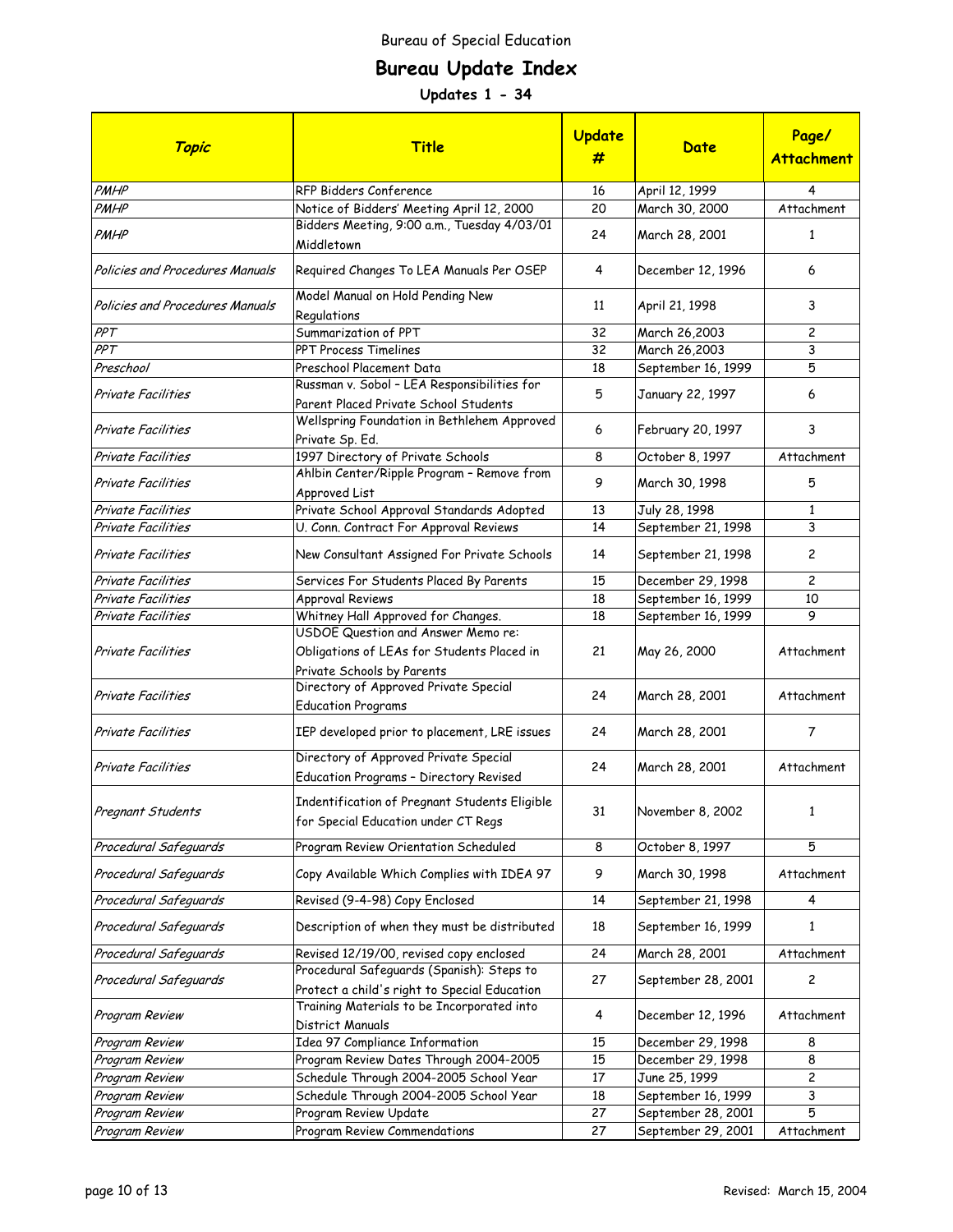# **Bureau Update Index**

| Topic                         | Title                                                                            | Update<br>#    | Date               | Page/<br><b>Attachment</b> |
|-------------------------------|----------------------------------------------------------------------------------|----------------|--------------------|----------------------------|
| Psychologists                 | Orientation for New School Psychologists<br>(ACES 10/25/00)                      | 22             | July 28, 2000      | 5                          |
| Psychologists                 | Orientation for New School Psychologists<br>(ACES 10/24/00)                      | 27             | September 28, 2001 | Attachment                 |
| Psychotropic Medications      | Revision of State Law on Recommending                                            | 34             | December, 2003     | 6                          |
| Public Act #02-138            | Amended version                                                                  | 30             | September 12,2002  | 6<br>w/Attachment          |
| <b>Resource Information</b>   | Connecticut Clearinghouse                                                        | 27             | September 28, 2001 |                            |
| Safe Homes                    | Safe Homes                                                                       | 17             | June 25, 1999      | $\mathbf{1}$               |
| Safe Homes                    | Advisory Memorandum                                                              | 17             | June 25, 1999      | $\mathbf{1}$               |
| Safe Homes                    | Memo Clarifying LEA Responsibilities                                             | 21             | May 26, 2000       | Attachment                 |
| School Based Child Health     | School Based Child Health - FERPA & HIPAA                                        | 32             | March 26,2003      | 5                          |
| School Counseling             | Supervisors Workshop                                                             | 18             | September 16, 1999 | 9                          |
| School Counseling             | CT Comprehensive School Counseling Program<br>Document                           | 21             | May 26, 2000       | Attachment                 |
| School Counseling             | www.ed.gov/grantapps/ El. School. Counseling<br>Demo. Program                    | 21             | May 26, 2000       | 3                          |
| School Counseling             | School Counselors and School Counselor<br>Supervisors - March 14/15, 2001        | 23             | December 6, 2000   | $\overline{c}$             |
| School Health                 | LEA Private Duty Nursing Obligations under<br>IDEA                               | 5              | January 22, 1997   | 5                          |
| School Health                 | Specialized Health Care Procedures Manual<br>Ready Soon                          | 5              | January 22, 1997   | 6                          |
| School Health                 | SDE/DPH Advisory on "Standing Orders to be<br>sent                               | 6              | February 20, 1997  | 3                          |
| School Health                 | RFP for Innovative Programs Available from<br>ANA                                | 6              | February 20, 1997  | 3                          |
| School Health                 | Training Opportunities Re: Assessment and<br>Role in IEP Develop.                | 8              | October 8, 1997    | 5                          |
| School Health                 | Dates to Remember                                                                | 9              | March 30, 1998     | $\mathbf{1}$               |
| School Health                 | School Nurses and IEP Team Meetings                                              | 9              | March 30, 1998     | $\mathbf{1}$               |
| School Health                 | Consultant Transferred To Hartford<br>Circular Letter C-12 on P.A. 01-124        | 15             | December 29, 1998  | 9                          |
| School Health                 | (Recommendations for and Refusal of the Use<br>of Psychotropic Drugs by Children | 28             | January 10, 2002   | 8, Attachment              |
| School Psychology             | Supervisors Seminar Series                                                       | 18             | September 16, 1999 | 9                          |
| School Psychology/Social Work | Training dates                                                                   | 13             | July 28, 1998      | 4                          |
| <b>School Readiness Alert</b> | Slots for Children w/IEP-dated 8/28/02                                           | 30             | September 12,2002  | Attachment                 |
| School Social Work            | Nominating candidates for School Social<br>Worker of the Year                    | 24             | March 28, 2001     | 5                          |
| School Services               | When do School Services End?                                                     | 32             | March 26,2003      | 4                          |
| SED                           | Draft Guidelines for Identifying and<br>Educating Students with SED              | 5              | January 22, 1997   | Attachment                 |
| SED                           | Draft Guidelines for Identifying and<br>Educating Students with SED              | 5              | January 22, 1997   | Attachment                 |
| SERC                          | SERC Annual Report for FY 1996                                                   | 6              | February 20, 1997  | Attachment                 |
| SERC                          | SERC Contract Awarded to Rensselaer at<br>Hartford                               | $\overline{7}$ | June 30, 1997      | 3                          |
| SERC                          | Targeted Training and Technical Assistance<br>for Coming Year                    | $\overline{7}$ | June 30, 1997      | 3                          |
| SERC                          | SERC/BEST Program for Exemplary<br>Professionals in Special Education            | 20             | March 30, 2000     | Attachment                 |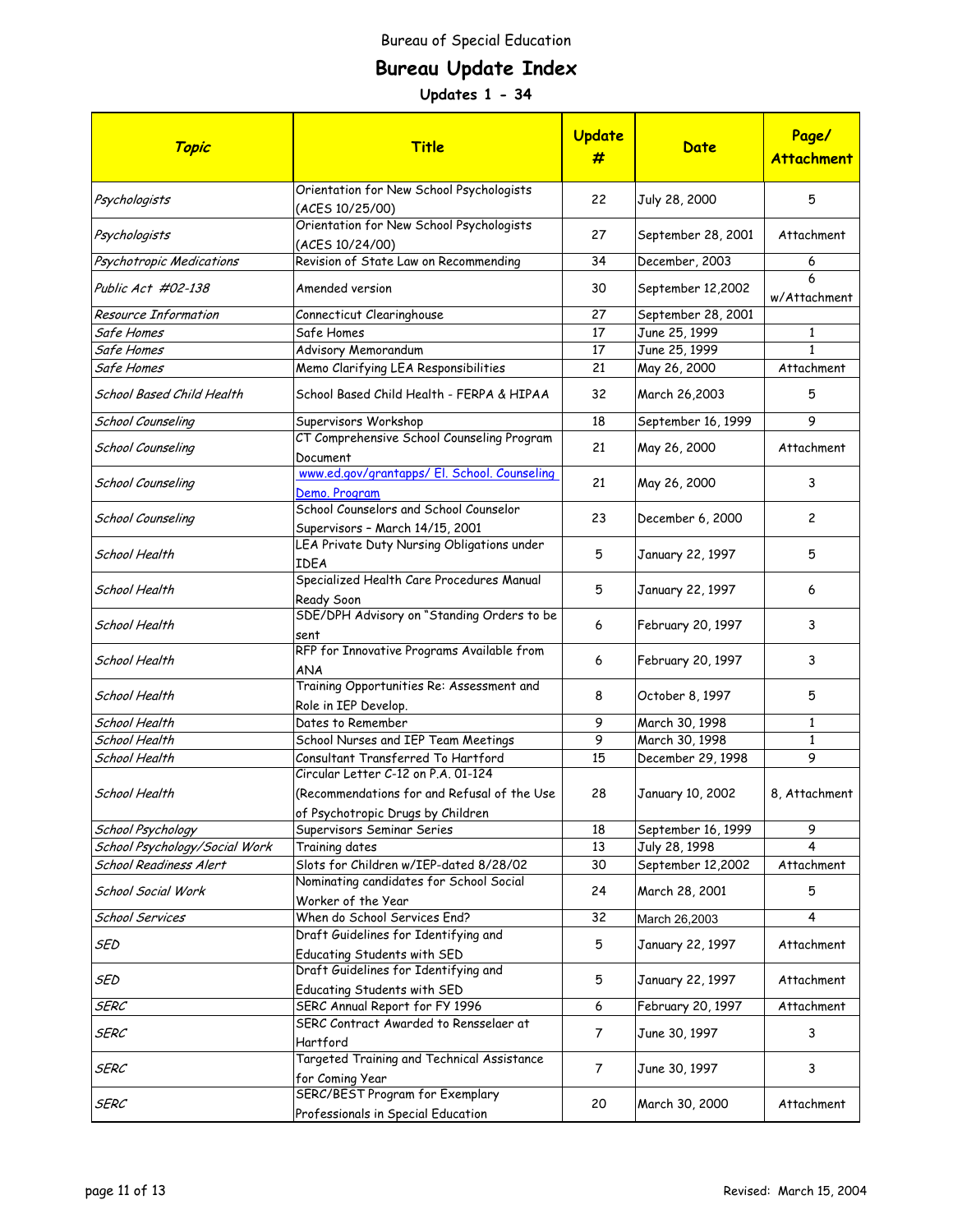# **Bureau Update Index**

| Topic                                        | <b>Title</b>                                                                                                                 | <b>Update</b><br># | Date               | Page/<br><b>Attachment</b> |
|----------------------------------------------|------------------------------------------------------------------------------------------------------------------------------|--------------------|--------------------|----------------------------|
| SERC                                         | Prof. Development Costs: some offerings to<br>require a fee for coming year                                                  | 25                 | April 16, 2001     | $\overline{c}$             |
| <b>SERC</b>                                  | SERC and BEST offering training for sp. ed.<br>teachers to be part of Cadre                                                  | 25                 | April 16, 2001     | 2                          |
| SERC                                         | SERC/BEST Program for Exemplary<br>Professionals in Special Education                                                        | 28                 | January 10, 2002   | 7, Attachment              |
| Shaklee Award                                | Call for Nominations<br>(www.shakleeinstitute.org)                                                                           | 23                 | December 6, 2000   | 4                          |
| <b>Special Education Advisory</b><br>Council | Regional Forum Scheduled for Nov. 19, 1996                                                                                   | 3                  | December 12, 1996  | 3                          |
| Speech Language Pathologists                 | Durational Shortage Area Permits                                                                                             | 30                 | September 12,2002  | 3                          |
| Speech Language Pathologists                 | Recruiting SLPs & Special Educators                                                                                          | 30                 | September 12,2002  | 5                          |
| Speech Language                              | Revision of PPT Report Form                                                                                                  | 33                 | September 16, 2003 | 6<br>w/Attachment          |
| Speech Language Pathologists                 | Contract/Traveling SLP Services                                                                                              | 34                 | December, 2003     | 8                          |
| Strategic School Profiles                    | Profiles for State and Your District are<br>Enclosed                                                                         | 5                  | January 22, 1997   | 6                          |
| Strategic School Profiles                    | Special Education Profiles Available                                                                                         | 14                 | September 21, 1998 | $\mathbf{1}$               |
| Student Records                              | Obliteration Of Original Name (CGS 45a-737)                                                                                  | 16                 | April 12, 1999     | 3                          |
| Student Records                              | Release To Probation Officer (CGS 46b-134)                                                                                   | 16                 | April 12, 1999     | $\overline{c}$             |
| Student Records                              | Forwarding Records To Long Lane                                                                                              | 17                 | June 25, 1999      | $\overline{c}$             |
| Student Records                              | Forwarding Education Records to Dept. of<br>Corrections                                                                      | 20                 | March 30, 2000     | Attachment                 |
| Student Records                              | Forwarding Education Records to Dept. of<br>Corrections                                                                      | 20                 | March 30, 2000     | Attachment                 |
| Student Support Services                     | Pupil Services Program Standards Circulated<br>for Peer Review                                                               | 9                  | March 30, 1998     | 8                          |
| Student Support Services                     | <b>Orientation Dates</b>                                                                                                     | 17                 | June 25, 1999      | $\overline{c}$             |
| Student Support Services                     | <b>Orientation Programs</b>                                                                                                  | 30                 | September 12,2002  | 2                          |
| Student Support Services                     | <b>Orientation Programs</b>                                                                                                  | 33                 | September 16,2003  | 5<br>w/Attachment          |
| Student Support Services                     | Agenda's for Upcoming Orientations<br>(Multidisciplinary; School Nurse Part I & II;<br>School Psychologists; Social Workers) | 30                 | September 12,2002  | Attachment                 |
| <b>Student Support Services</b>              | Developing Quality Programs for Pupil<br>Services Reprinted (Call 860-807-2038 to<br>request a copy from the Bureau)         | 21                 | May 26, 2000       | 4                          |
| Student Support Services                     | SERC Summer Institute Multidisciplinary<br>Program                                                                           | 21                 | May 26, 2000       | 3                          |
| Student Support Services                     | Orientation to Student Support Services                                                                                      | 27                 | September 28, 2001 | $\overline{c}$             |
| Student Support Services                     | Orientation for New School Social Workers<br>(ACES 11/30/01) (1/3/02)                                                        | 27                 | September 29, 2001 | Attachment                 |
| Student Support Services                     | Position Statement on Student Support<br>Services                                                                            | 28                 | January 10, 2002   | 3, Attachment              |
| Supplemental Security Income                 | USDE - Website Address<br>(www.ead.or/special.ed/frc.html)                                                                   | 6                  | February 20, 1997  | $\overline{c}$             |
| Supplemental Security Income                 | Parent and Student Handbook for<br>Supplemental Security Income                                                              | 9                  | March 30, 1998     | Attachment                 |
| Surrogate Parents                            | List of Surrogate Parents<br>Assignments/Reassignments                                                                       | 3                  | December 12, 1996  | Attachment                 |
| Surrogate Parents                            | Surrogate Parent Information Re: Assignment<br>of and Role                                                                   | 8                  | October 8, 1997    | 2                          |